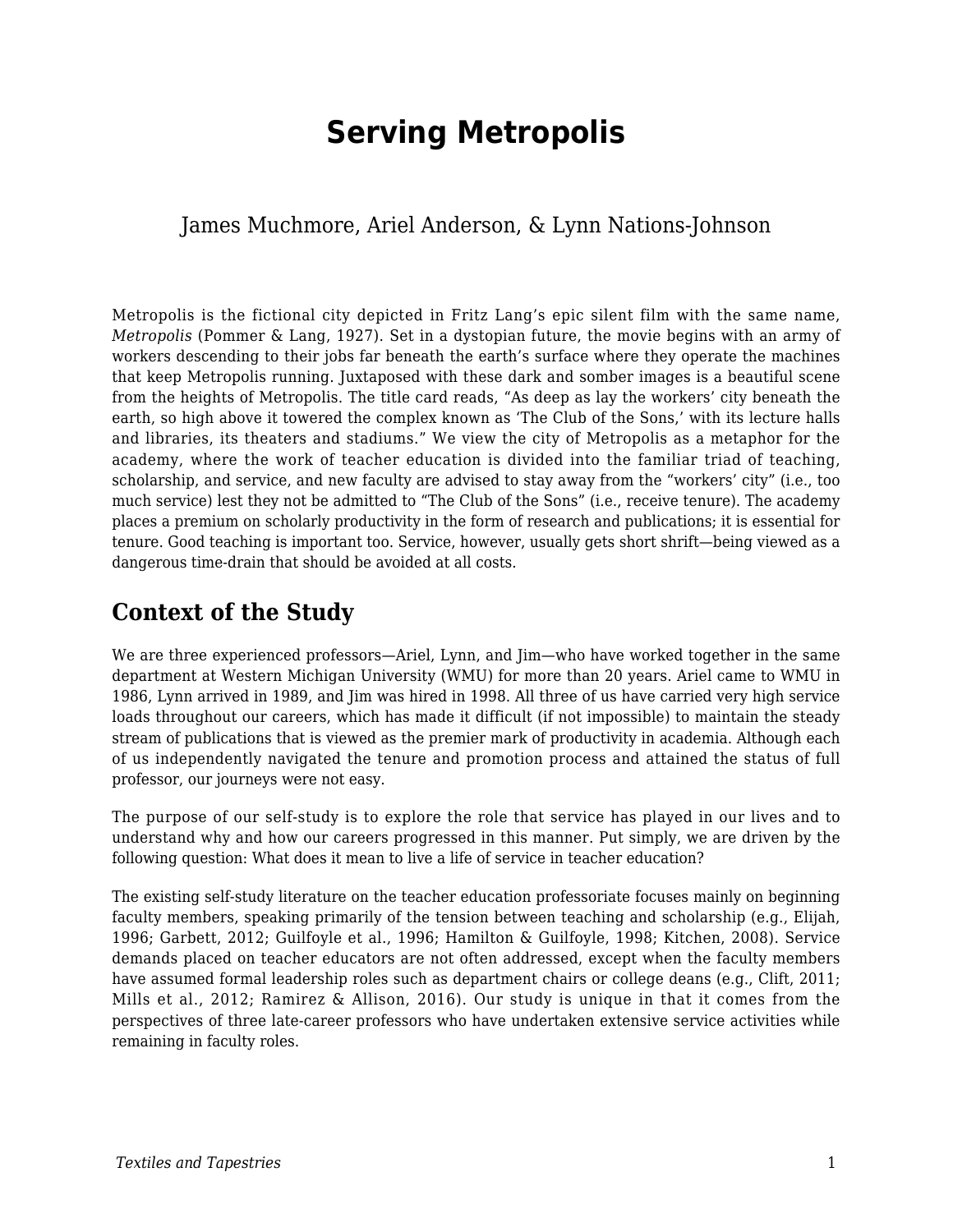# **Method**

To answer our research question, we conducted four lengthy conversations in which we essentially shared our life stories. The conversations, although generally free-flowing, were guided by a list of specific questions that we had prepared in advance, such as the following: What motivated you to become a professor? What were your career aspirations when you started? What personal and/or professional obstacles have you encountered in attaining your career aspirations? How have you balanced teaching, research, and service activities? There were 19 questions in all. Each conversation was audiotaped and transcribed, resulting in a total of 137 pages of single-spaced text that we then analyzed using Bogdan & Bicklen's (2003) process of analytic induction. This means that we read and discussed the textual data, looking for key ideas that defined our experiences. In order to ensure the trustworthiness of our analyses, we also served as each other's critical friends (Schuck & Russell, 2005), challenging and/or affirming our interpretations in order to reach a consensus.

## **The Academy as Metropolis**

One of the central characters of Metropolis is Fredor, the son of the city master, whose life of privilege is disrupted when he inadvertently discovers that his lifestyle is supported by a vast underground city of workers. While secretly visiting the underground city, Fredor witnesses a deadly explosion that occurs when an exhausted worker is no longer able to keep pace with his machine. Many people are killed or injured. Shocked by this carnage, Fredor imagines the machine to be Moloch, a pagen god that demands human sacrifice, and he has a vision of enslaved men being forced into its mouth by whip-wielding overseers. He then imagines an endless supply of Metropolis workers mechanically marching into the jaws of the machine where they too are devoured.

Elijah (1996) evokes an image of the academy that is strikingly similar to this scene from Metropolis. In her life history study of Katherine, a beginning tenure-track teacher educator working within a research university, Elijah quotes Katherine as saying, "The university is the beast; I don't have a metaphor, anywhere, where the university is not the antagonist; it's a sucking mall, its needs are infinite" (p. 78). In another study, Guilfoyle et al. (1998) describe academia as "a savage place… built by white males who had no familial obligations (because their wives took care of the kids and created relationships—if there were any) and who had endless time to write and write and generate tradition" (p. 183).

Such strong feelings against the academy can be explained by the history of the teacher education professoriate. According to Cole and Knowles (2007), teacher educators have always held a precarious position regarding their status and pathways to tenure and promotion. When teacher training institutions first joined universities in the Twentieth Century, they brought with them faculty norms and traditions that focused more on pedagogy than on research. Research was narrowly defined at that time, and it did not encompass the study of teaching or professional practice. Research was the work of scientists with highly specialized skills and focused areas of expertise, and teacher educators did not belong to this group. As a result, there emerged a class system within the university, with faculty who engaged in research holding a higher status than those who prepared teachers. Efforts were made to map the epistemology of scientific research onto the field of teacher education, but the result was simply to obscure the class system without eliminating it. Today, while some education professors have gained favor within the academy by engaging in accepted forms of research, many faculty members remain burdened by the labor-intensive work of teaching large numbers of students, supervising field experiences, coordinating programs, and meeting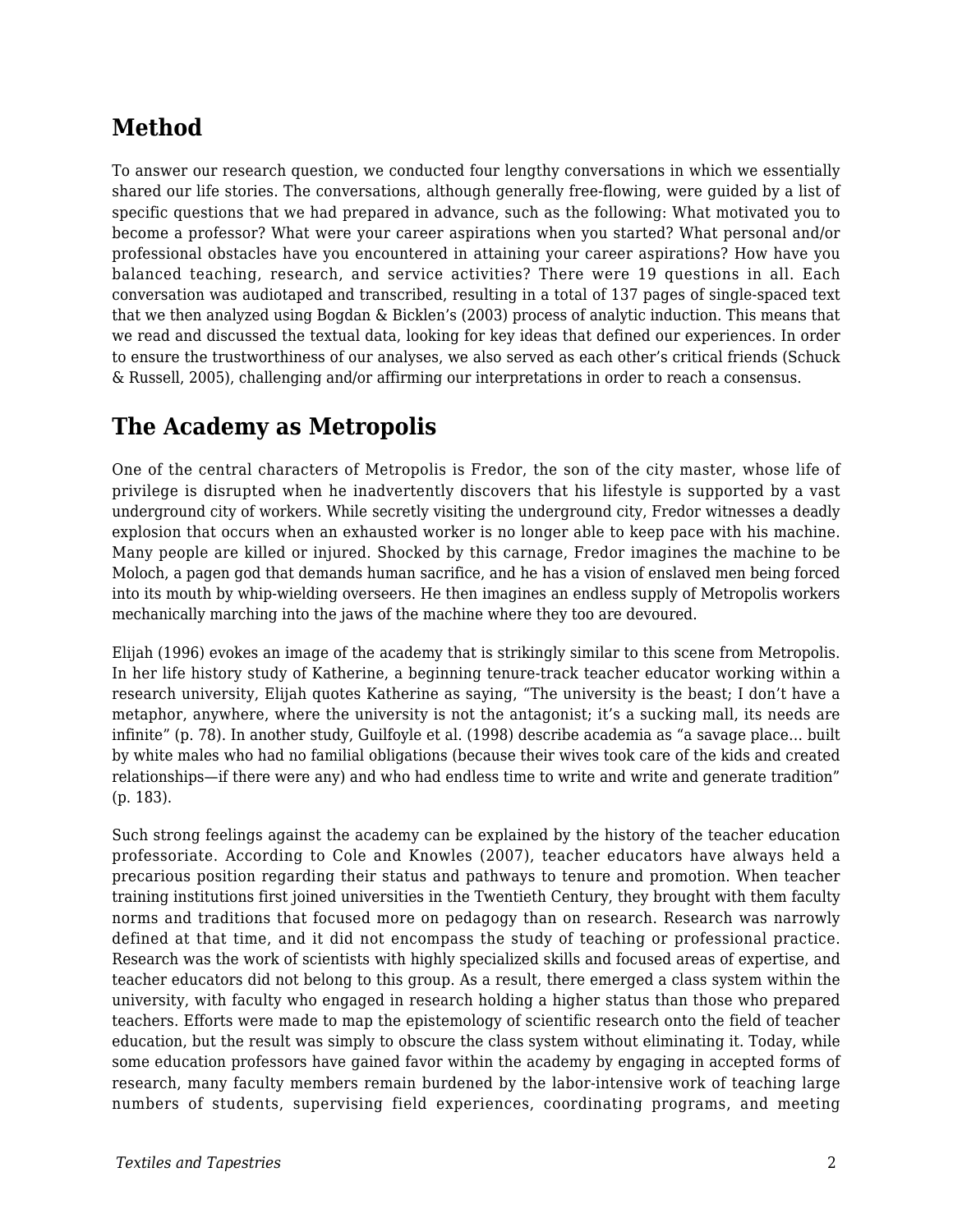accreditation requirements. As a result, it is easy for teacher educators to feel marginalized within the academy as they attempt to navigate a tenure and promotion process that does not value the difficulty, complexity, and importance of their work.

Kitchen (2008) describes teacher educators as standing between the tower and the field—the tower being the place of employment that is committed to the values of the academy (i.e., research and academic writing), and the field being the place of employment committed to the practice of teaching and learning. To gain tenure, teacher educators must orient themselves toward the tower, but they often feel torn by their strong commitment to the field. Kitchen (2008) states:

As I spoke to my research partners and to pre-tenured faculty, it became evident that academic currency was given to graduate teaching, scholarly publications, and research grants. Preservice teaching and program leadership, which had been my passion for seven years, were often regarded as low in status and high in time commitment. Colleagues expressed concern that tenure and promotion were dependent on scholarly achievements, not teacher education practices" (p. 192).

In another self-study, Hamilton and Guilfoyle (1998) quote an unnamed teacher educator who wrote in her journal, "This choice between teaching and research tears me apart. In the long run, I have to do more research to survive, but my teaching always comes first" (pp. 18-19).

Identity is a recurring theme within the self-study literature, with many teacher educators talking about challenges to their sense of self as they navigate the academy (e.g., Curtis et al., 2018; McLeod & Badenhorst, 2014; Mills et al., 2012; Williams et al., 2012). Teacher educators who began their careers as K-12 teachers often experience a sense of loss or disorientation as they transition into new roles in a university setting. For example, Martin (2012) states, "Despite four years in a doctoral program, my identity was still that of teacher. So, although my teaching experience was definitely an advantage to me in (my) role of researcher, this continuing identity as teacher wreaked havoc with my efforts" (p. 206). Other teacher educators, who have shifted into leadership roles, report an erosion of their identities as teachers and researchers as their schedules become increasingly filled with administrative tasks (Mills et al., 2012). In describing his work as a dean, Mills (2010) states, "My son asked me one day, 'Dad, what is it that you do at the university?' The best summary I could come up with was 'I go to meetings all day'" (p. 170).

Drawing upon Wolcott's (1977) moiety model for understanding educator subculture, Mills (2010) identifies two types of university employees: teachers and technocrats. According to Mills, teachers are those whose principal job assignment involves teaching, while technocrats are those whose principal job assignment does not involve teaching. In our experience, this either/or dichotomy has become blurred within the field of teacher education over the past 20 years, as the act of teaching itself has increasingly become a technocratic act. Issues involving standards-based curricula, data collection, assessment, and accreditation have steadily infiltrated our teacher education practices throughout our careers, demanding more and more of our time and attention, often at the expense of research productivity. In their review of the literature on the teacher education professoriate, Cole and Knowles (2007) state:

Teaching and supervising agenda, not to mention bureaucratic directives in the form of meetings and paperwork, simply drain many teacher educators of their energies for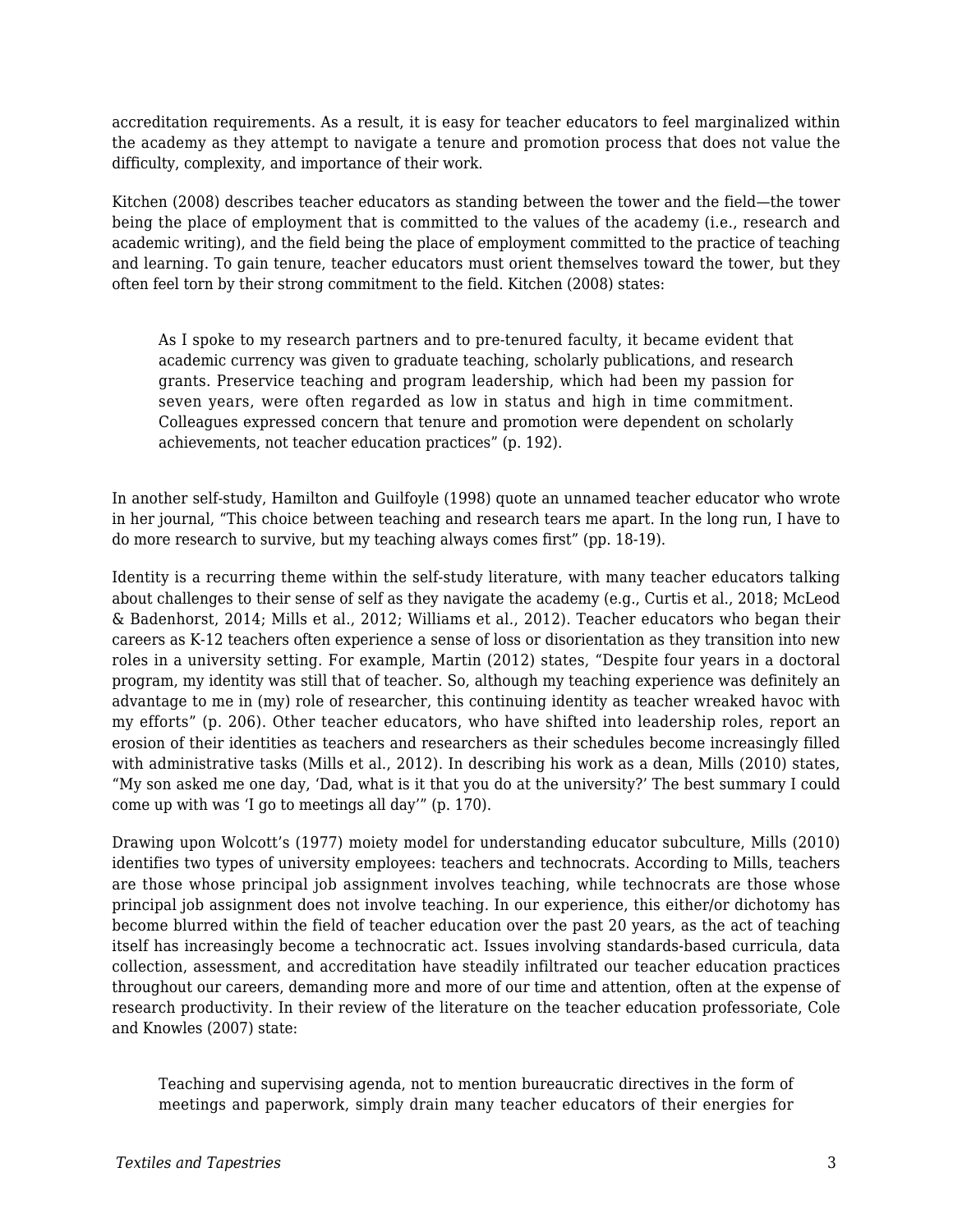activities associated with research and scholarship… Colleagues in other academic disciplines would simply not tolerate the workloads endured by most teacher educators. (2007, p. 463)

#### *Ariel's Story*

Ariel came from an intellectual family. Both of her parents were highly educated—her father being a chemistry professor, and her mother being a psychotherapist. "In my family," she said, "you go to school, and then you go to more school and more school. It's just what's expected." After graduating from high school at the age of 16, and from the University of Michigan at the age of 20, she knew that she wanted to be a professor.

My dad was a professor at Michigan State for over 40 years, and I knew the life of a professor pretty well. I knew it was a lot of work, but I also knew you could do that work (with some flexibility)…. I needed the freedom to kind of be my own boss, and I think being a professor you're about as close to that as you get without actually being your own boss.

Having majored in early childhood education as an undergraduate, and having worked as a teacher in various settings, she decided to study educational psychology in graduate school. After earning her master's degree in 1977 and her doctoral degree in 1985—both from Michigan State University—Ariel came to WMU as an assistant professor in 1986. She was hired to teach large section courses in human development, which left her little time for research. She said:

I felt very burdened by just how many students I had to handle when I came in. When I came, I was told it would be 75 students…. By the time I arrived on campus in my first year, they had raised that cap to 90…. My load then was to teach back-to-back two of those huge sections of 90, plus another class.

Ariel had difficulty navigating the tenure and promotion process at WMU. Because she was the first new tenure-track hire in 15 years, no one in the department knew how to mentor her. As a result, her tenure case was mishandled, which led to a great deal of dissension within the department. Some faculty supported her, while others did not. Ariel eventually turned to the faculty union (AAUP) for help, but this came with a cost.

So, after the dust settled… (the) president of the union came and asked me to serve. He asked me to come and be the Contract Administrator…. He pretty much just said that I owed it to the union to serve.

This was the beginning of Ariel's 15-years of service to the AAUP, which included four years as contract administrator, four years as president, and five years as chair of the National AAUP Collective Bargaining Congress. Being heavily involved in contract negotiations at WMU, and frequently serving on university-wide committees, she was thoroughly immersed in service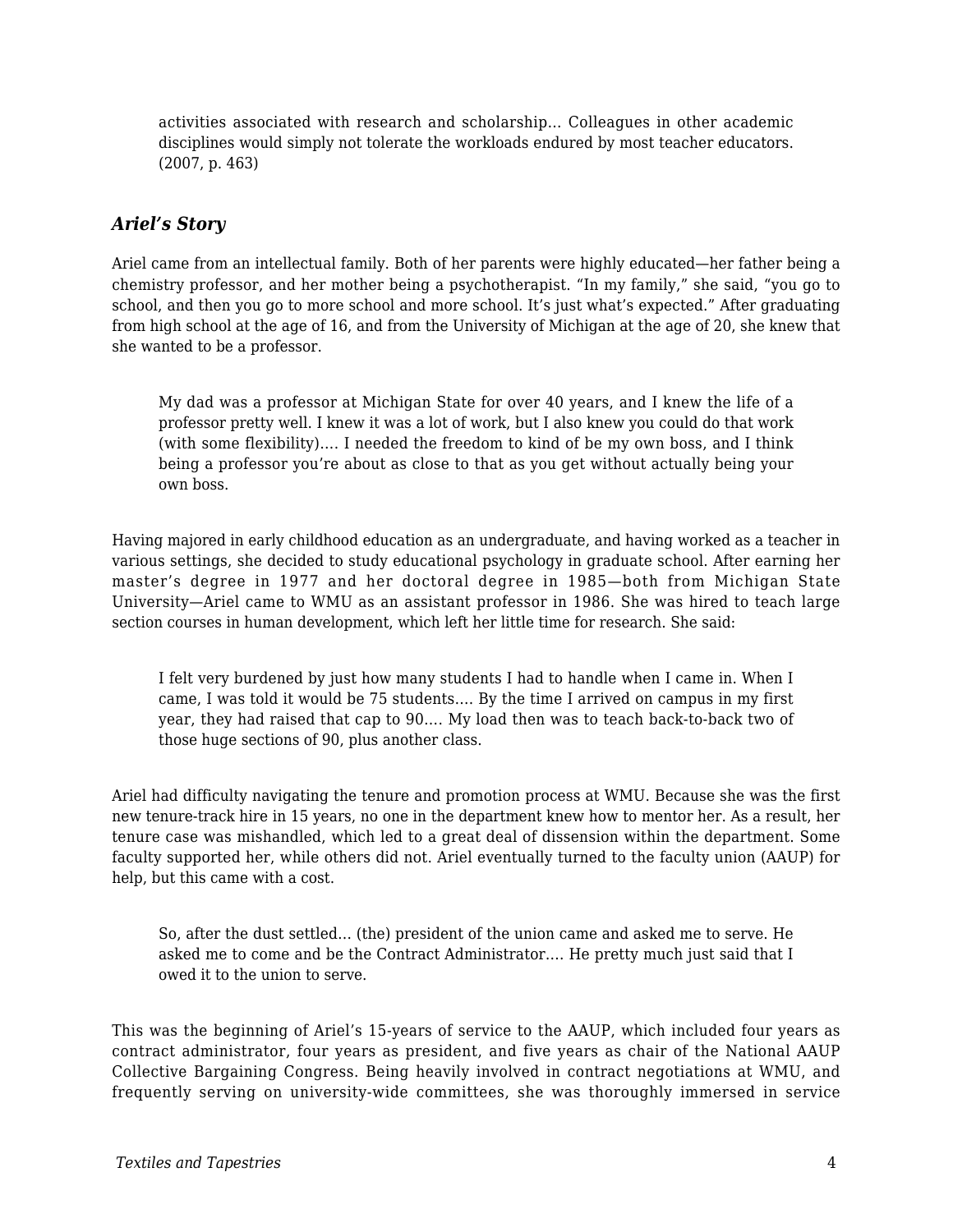throughout most of her career.

Nevertheless, Ariel did enjoy this work to some extent, and she was very good at it. More than anything, however, she enjoys teaching. She still teaches the same high-enrollment sections of human development that she began with 34 years ago, and she recently won the university's top teaching award. Overall, in reflecting on her career, she said:

We have this three-legged stool that we sit on, with teaching, service, and research. You know, a three-legged stool is very unstable. It's easy to tip over, rather than one that is four-legged. It is very easy for the stool to tip if you have a short leg. I know for me that has been research. I did a lot of publishing before I even came here, and more since then, but not for a long time…. The service and the teaching—first and foremost the teaching—were my life source, my energy, my everything.

#### *Lynn's Story*

Lynn has always enjoyed school.

I am one of these people, who when I was like four and five years old, would gather the children in the neighborhood into my parents' garage and set up a little school. And, of course, I was always the teacher. I was the oldest child in my family, and the only girl, so I had this sense of propriety, being in charge, taking care of people—the types of things that lots of first children do. I loved school.

After receiving a bachelor's degree in Special Education and Elementary Education in 1974 and a master's degree in Reading in 1978—both from Brigham Young University—Lynn earned her Ph.D. from the University of California, Los Angeles in 1989. At first, she planned to work for a school district because she loved the K-12 environment, but her husband and others convinced her to try for academic positions too. She was soon hired as an assistant professor by WMU where she has remained for the past 31 years. In describing that first year at the university, she said:

I was given assigned time to get my publication record started. I think I taught three classes (per semester), and the remaining time was for writing. Then, I was gradually introduced to the service world, but I wasn't expected to chair any committees and so forth over the next couple of years.

Having taught in several public and private schools in Utah and California between 1974 and 1989, Lynn still identified strongly as a teacher when she entered the professoriate. As a result, she explicitly requested to be placed in the field as part of her teaching load. She has maintained this connection to the field throughout her career, even though it is much more time-consuming than teaching a regular course on campus.

Over time, Lynn began to chair various departmental and university committees (e.g., Sabbatical Leave, Enrollment Management, Tenure and Promotion, etc.), coordinating academic programs, and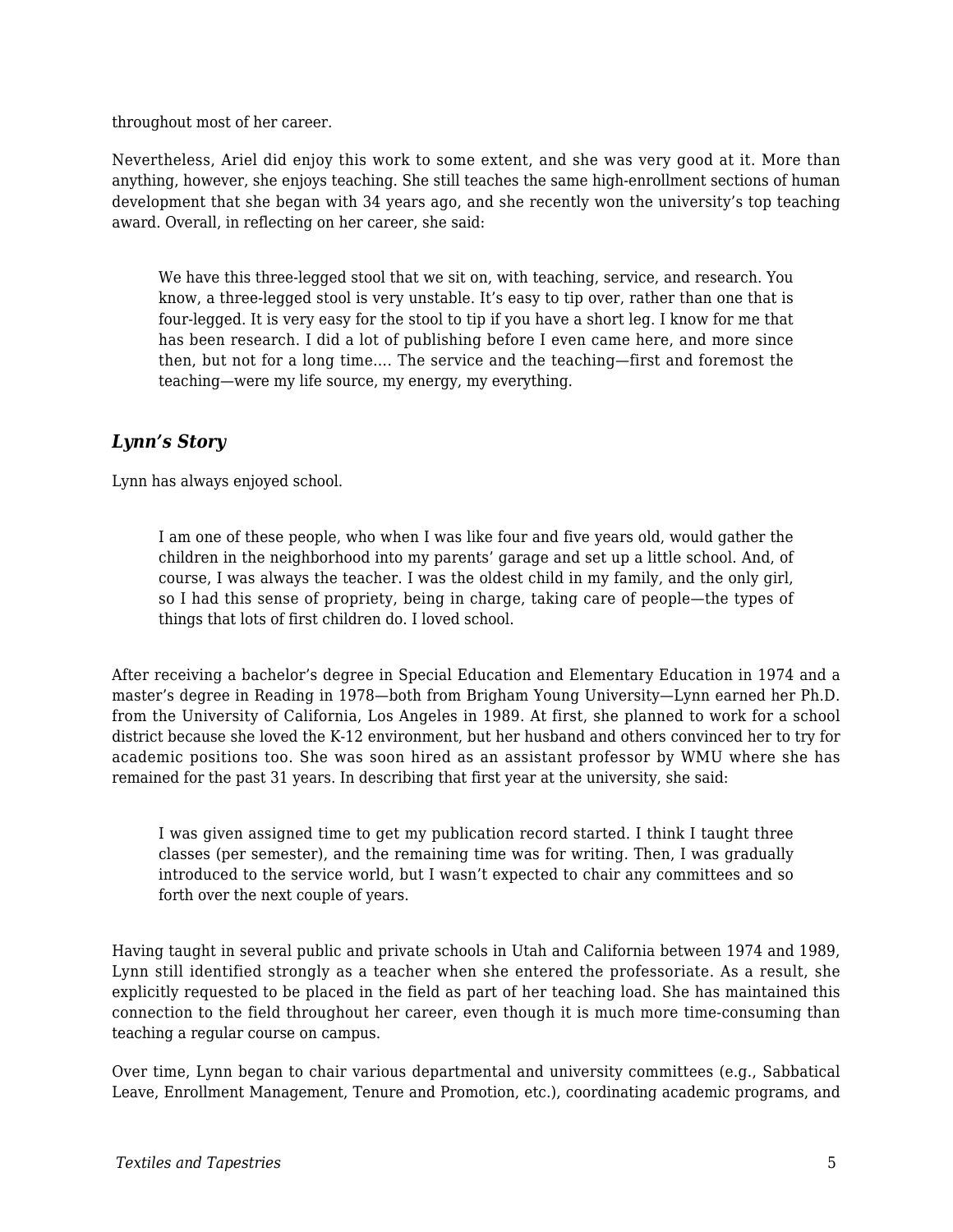writing state-mandated reports—until this kind of work eventually dominated her calendar. "I have tried time and time again to figure out how I got to the place where I was doing so much service," she said. "Part of it is that I grew up in a home where you extend yourself. When you say you'll help, you do the whole thing. You finish it, and you do it really, really well." She then said:

I see being on a faculty as being a citizen in that community—and if everyone does their part, that community is informed. It's thoughtful; it grows; it develops; it's healthy. When people choose not to do that, it disrupts the fabric of that community. So, it is philosophic, and it is deeply tied to my beliefs in a lot of ways.

Although Lynn was eventually tenured and promoted at WMU, her pathway to full professor was difficult. Due to her extensive engagement in service activities, combined with her strong commitment to working with preservice teachers in schools, some administrators questioned her research productivity. It took a great deal of self-advocacy and determination on her part, as well as support from others, for her to succeed. In retrospect she said:

To engage yourself fully in service is like a dead-end street. There might be a person here or there who recognizes it. Yet, it is so important, because when it doesn't get done well, either the department suffers, accreditation suffers, or individual people suffer because their (tenure) documents are not reviewed properly or with integrity. It's extremely important work, but the institution doesn't value it at any level. It's thankless work; you do it because you believe in helping the organization to work well, and you care about people.

#### *Jim's Story*

Jim grew up in a lower-middle-class household in Kentucky in the 1960s and 1970s. His father held an office job in the state government, while his mother worked as a clerk/typist. Strongly influenced by his high school biology teacher, Jim entered college with the intention of becoming a medical doctor but switched to education after he realized that it was actually the teacher who had inspired him, rather than the field of medicine. He earned his B.S. degree from Vanderbilt University with a double major in Special Education and Elementary Education, and he obtained his master's degree in Reading from Vanderbilt in 1985.

After teaching in public schools for several years in Kentucky and Ohio, Jim felt that he still had much to learn about teaching. He said:

I had students from families where no one could read or write. When a parent came to school to sign a form, they would write "X" because they couldn't make a signature. So, here I was, a special education teacher with a master's degree in reading, and I had no clue where to begin.

In search of answers to the challenges of teaching children in poverty, he enrolled in a doctoral program at the University of Michigan. Initially, he was not thinking about becoming a professor; he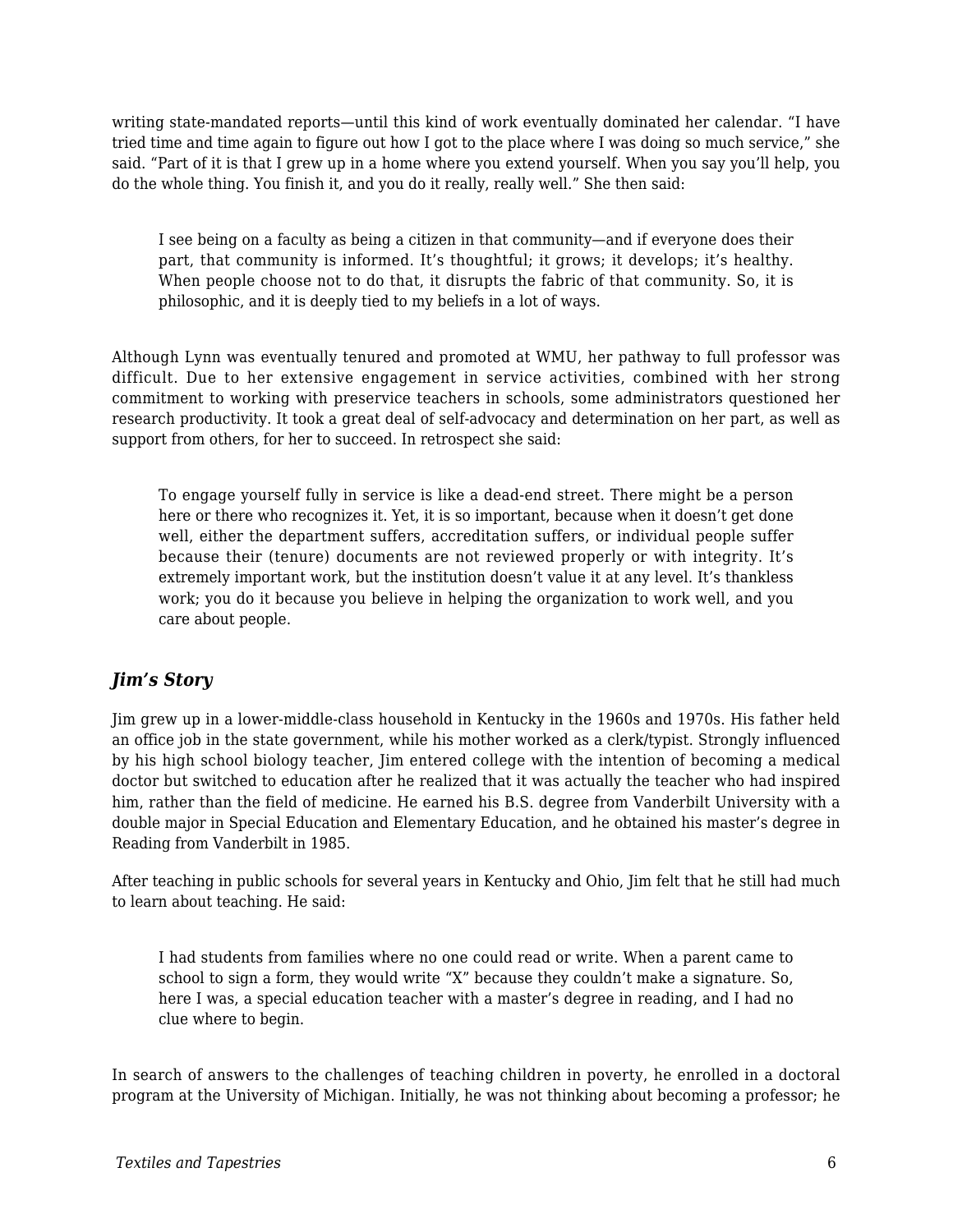simply wanted to be a better K-12 teacher. However, this orientation changed over time, as he began to develop an identity as a teacher educator and a researcher. He said, "I worked closely with several professors at Michigan and already had several publications when I came to WMU. I felt that I knew what professors did, and I understood that this was what I wanted to do."

When Jim was hired at WMU in 1998, he found that the teacher education work culture focused so heavily on teaching and service that it was difficult for him to find the time for scholarship. He said, "Teaching three courses per semester, with one of those courses being the supervision of intern teachers, did not leave a lot of time for research and writing." He was also deeply committed to the time-consuming work of establishing and sustaining school/university partnerships, which further impaired his research efforts. Nevertheless, he was successfully tenured and promoted—although his promotion to full professor did require him to overcome a skeptical college promotion committee that did not value the full range of his teacher education practices.

Once Jim had established himself as someone who would do service, and would take it seriously, he was called upon to assume more and more service obligations. Eventually, he found himself simultaneously chairing every standing committee in the department, plus many other service activities at the college and university levels. In reflecting on his experience, he said:

You soon find yourself in a situation like Metropolis. You're in the underground world servicing the machines, and it's like, "How did I get here?" I want to be up in the surface city doing all of the privileged stuff like writing and publishing, but instead I'm spending all of my time down in the basement operating the machines…. You feel like you are not appreciated in this role. If you get a publication, then everybody celebrates, but if you do a great job chairing a committee, then no one notices.

Nevertheless, Jim does find satisfaction in much of the service work that he undertakes, particularly activities that help other faculty members within the department, or work that advances the university. He said: "In spite of its flaws, I do like WMU. I advocate for WMU, I promote WMU, and I generally feel good about the institution where I work. I don't think I could stay here if I did not feel that way."

### **Conclusion**

Our identities as service-minded teacher educators arose through the enactment of our personal values and beliefs in the workplace. We all came from families that valued community engagement and social responsibility, and we were drawn to the field of education because we wanted to serve others. Interestingly, we all held special education teaching positions working with vulnerable populations before becoming professors, and we have each served as caregivers for our elderly parents. In addition, we all care deeply about the proper functioning of our university, and our sense of obligation to our students and to our colleagues makes it difficult for us to say "no." It is not that we particularly enjoy the technocratic side of teacher education. We would much rather spend our time thinking, writing, and publishing. However, we recognize that someone has to do the basic service work to build and maintain the infrastructure that enables our university to function. If not us, then who? Thus, our commitment to serving Metropolis tends to be a natural extension of who we are as people. If we eschewed service in our teacher education practices, then we would be negating our basic values, beliefs, and attitudes, becoming what Whitehead (1989) would call living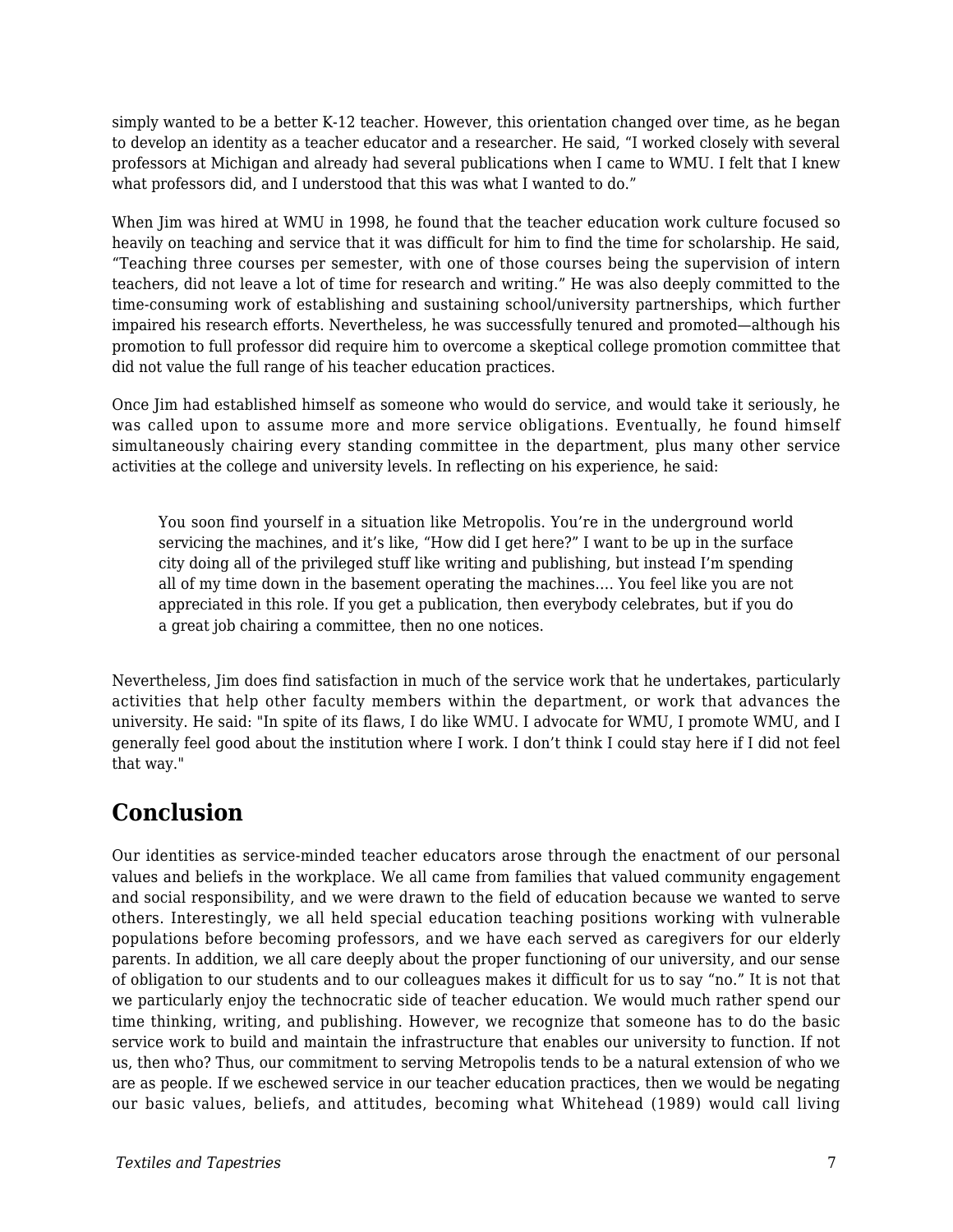contradictions.

Because we have each successfully navigated the tenure and promotion process at our university, we cannot say that our careers have been substantially harmed by our heavy focus on service, but the risk was certainly there. Time spent on service means less time for research and writing activities, which could have easily undermined our tenure and promotion cases. On the positive side, serving Metropolis has enabled us to understand the inner-workings of the university and gain a modicum of power, which we have independently used to leverage positive change. For example, as president of the faculty union, Ariel negotiated a contract that required administrators to view "working with schools" as a form of scholarship in tenure and promotion decisions, thereby providing a mechanism for recognizing teacher educators who engage in the labor-intensive activity of building school/university partnerships. Likewise, Jim and Lynn have used their positions on the Tenure and Promotion Committee to establish norms in which the work of teacher education is fully recognized and valued. Similar to the workers in Lang's film, we consider ourselves to be working-class teacher educators, building and maintaining the infrastructure of Metropolis so that our colleagues may join "The Club of the Sons." Overall, serving Metropolis has provided us with a sense of agency at our university, the feeling that we are active participants in our own destiny, rather than just the sad and defeated workers in Lang's film.

### **References**

Bogdan, R., & Biklen, S. (2003). *Qualitative research for education: An introduction to theory and methods*. Allyn and Bacon.

Clift, R. (2011). Shifting roles, shifting contexts, maintaining identity. *Studying Teacher Education*, 7 (2), 159-170.

Cole, A. L., & Knowles, J. G. (2007). Research, practice, and academia in North America. In J. J. Loughran, M. L. Hamilton, V. K. LaBoskey, & T. Russell (Eds). *International Handbook of Self-Study of Teaching and Teacher Education Practices* (pp. 451-482). Springer.

Curtis, G., Kelley, M., Reid, D., Craig, C., Martindell, P., & Peres, M. (2018). Jumping the Dragon gate: Experience, contexts, career pathways and professional identity. In D. Garbett & A. Ovens (Eds.), *Pushing boundaries and crossing borders: Self-study as a means for researching pedagogy* (pp. 51-57). Proceedings of the Tenth International Conference on Self-study of Teacher Education Practices. The University of Auckland.

Elijah, R. (1996). Institutional contexts: Coherence and contradictions. *Teacher Education Quarterly*, 23 (3), pp. 69-90.

Elijah, R. (1998). Questioning tenets of teacher education through an examination of my practice: Extending notions of teacher education and practice? In A. Cole & S. Finley (Eds.), *Conversations in community* (pp. 6-9). Proceedings of the Second International Conference on Self-Study of Teacher Education Practices, Herstmonceux Castle, East Sussex, UK.

Garbett, D. (2012). Promotion via teaching distinction: Developing resilience for a track less travelled. In J. R. Young, L. B. Erickson, & S. Pinnegar (Eds.), *Extending inquiry communities: Illuminating teacher education through self-study* (pp. 122-125). Proceedings of the Ninth International Conference on Self-study of Teacher Education Practices. Brigham Young University.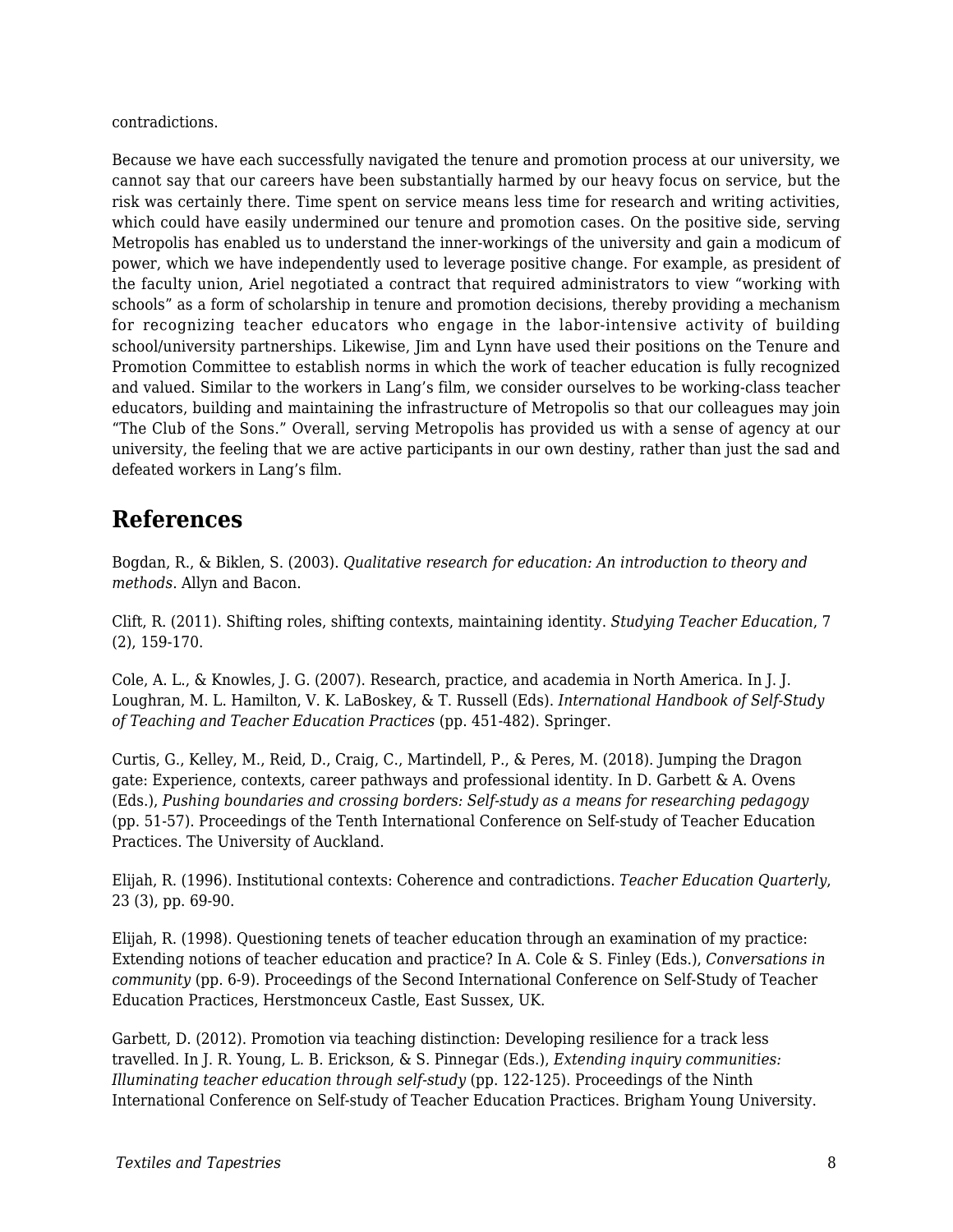Guilfoyle, K, Hamilton, M. L., Pinnegar, S., & Placier, P. (1996). Navigating through a maze of contraindications: A conversation on self-study and teacher education reform. In J. Richards & T. Russell (Eds.), *Empowering our future in teacher education* (pp. 96-101). Proceedings of the First International Conference on Self-Study of Teacher Education Practices, Herstmonceux Castle, East Sussex, UK.

Guilfoyle, K, Hamilton, M. L., Pinnegar, S., & Placier, P. (1998). Negotiating balance between forming teacher education and reforming self as teacher educators. In A. L. Cole, R. Elijah, & J. Gary Knowles (Eds.), *The heart of the matter: Teacher educators and teacher education reform* (pp. 171-192). Caddo Gap Press.

Hamilton, M. L., & Guilfoyle, K. (1998). The tyrannies of tenure: A longitudinal self-study of women at a border crossing. In A. L. Cole & S. Finley (Eds.), *Conversations in community* (pp. 17-20). Proceedings of the Second International Conference on Self-Study of Teacher Education Practices, Herstmonceux Castle, East Sussex, UK.

Kitchen, J. (2008). The tenure track as a tender trap: Balancing teaching and scholarship as an education professor. In L. M. Fitzgerald, M. L. Heston, & D. L. Tidwell (Eds.), *Pathways to change in teacher education: Dialogue, diversity and self-study* (pp. 192-196). Proceedings of the Seventh International Conference on Self-study of Teacher Education Practices. University of Northern Iowa.

McLeod, H., & Badenhorst, C. (2014). Stories of researcher beginnings and becomings. *Creative Approaches to Research*, *7* (1), 67-81.

Martin, S. D. (2012). Finding the fit: Reconciling professional roles of researcher and teacher. In J. R. Young, L. B. Erickson, & S. Pinnegar (Eds.), Extending inquiry communities: Illuminating teacher education through self-study (pp. 204-207). Proceedings of the Ninth International Conference on Self-study of Teacher Education Practices. Brigham Young University.

Mills, G. (2010). Bowing to the absurd: Reflections on leadership in higher education. In L. B. Erickson, J. R. Young, & S. Pinnegar (Eds.), *Navigating the public private: Negotiating the diverse landscape of teacher education* (pp. 168-171). Proceedings of the Eighth International Conference on Self-study of Teacher Education Practices. Brigham Young University.

Mills, G., Loughran, J., & Clift, R. (2012). Is it possible to maintain a focus on scholarship in teacher education while being a dean? (2012). In J. R. Young, L. B. Erickson, & S. Pinnegar (Eds.), *Extending inquiry communities: Illuminating teacher education through self-study (pp. 219-222). Proceedings of* the Ninth International Conference on Self-study of Teacher Education Practices. Brigham Young University.

Pommer, E. (Producer), & Lang, F. (Director). (1927). *Metropolis* [Motion Picture]. Babelsberg Studios.

Ramirez, L. & Allision, V. A. (2016). Thriving vs. surviving: Our journey to align our teacher education selves in contexts of leadership. In D. Garbett & A. Ovens (Eds.), *Enacting self-study as methodology for professional inquiry* (pp. 207-212). Proceedings of the Eleventh International Conference on Selfstudy of Teacher Education Practices. The University of Auckland.

Schuck, S., & Russell, T. (2005). Self-study, critical friendship, and the complexities of teacher education. *Studying Teacher Education: A Journal of Self-Study of Teacher Education Practices*, 1 (2),